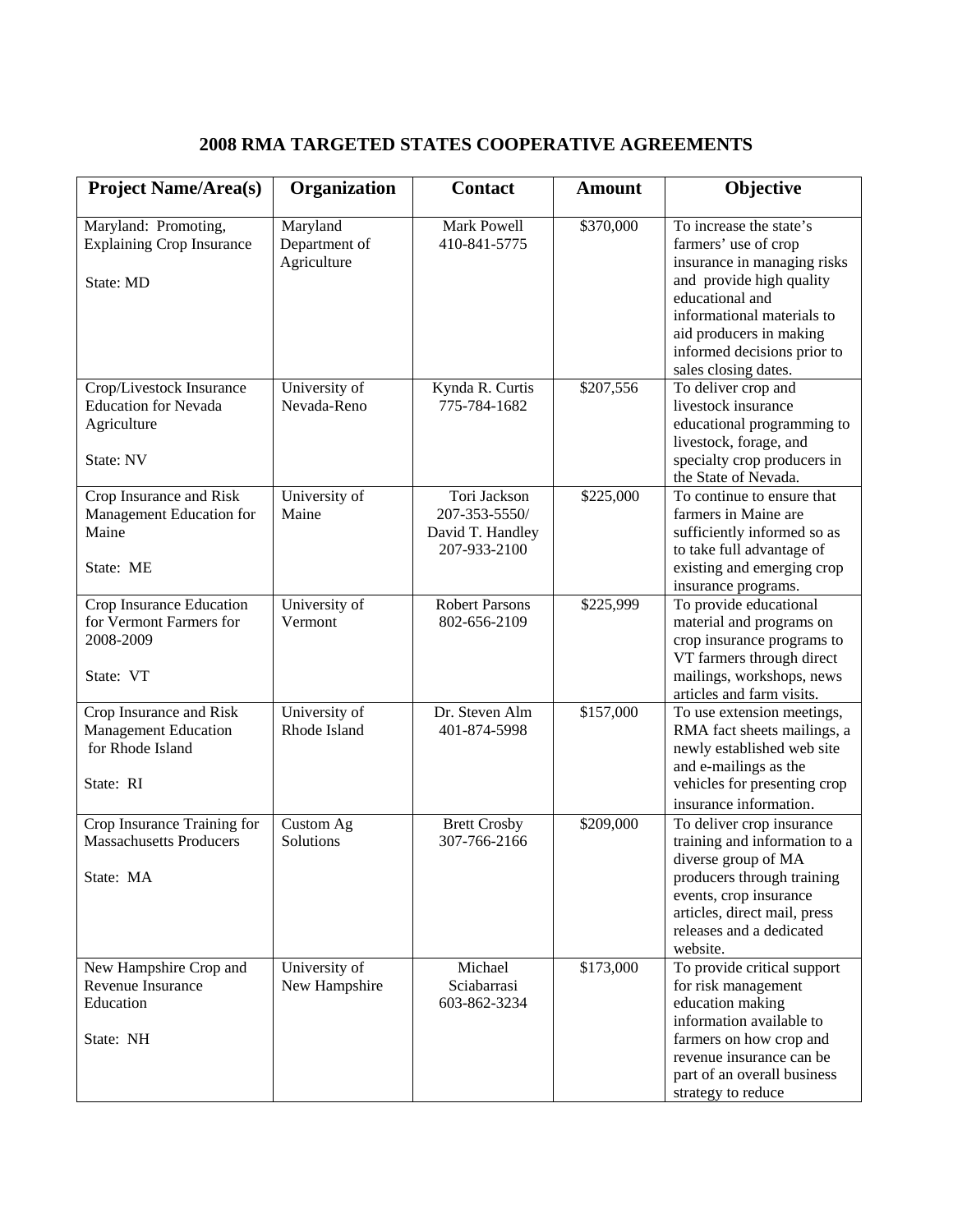|                                  |                   |                     |           | production, marketing and                                     |
|----------------------------------|-------------------|---------------------|-----------|---------------------------------------------------------------|
| <b>Risk Management Education</b> | <b>Utah State</b> | Dillon Feuz         | \$165,000 | financial risks.<br>To conduct educational                    |
| Programs for Utah                | University        | 435-797-2296        |           | programs and face-to-face                                     |
| Producers                        |                   |                     |           | meetings with UT producers                                    |
|                                  |                   |                     |           | focusing on record keeping                                    |
| State: UT                        |                   |                     |           | and managing risk in the                                      |
|                                  |                   |                     |           | beef, dairy and crop                                          |
|                                  |                   |                     |           | industries                                                    |
| Crop Insurance Education         | University of     | John P. Hewlett     | \$293,000 | To develop and deliver risk                                   |
| for Agricultural Producers       | Wyoming           | 307-766-2166        |           | management education                                          |
| in Wyoming                       |                   |                     |           | through on-site programs,                                     |
|                                  |                   |                     |           | media-based education, as                                     |
| State: WY                        |                   |                     |           | well as print and electronic                                  |
|                                  |                   |                     |           | media to explain and                                          |
|                                  |                   |                     |           | facilitate the effective use of                               |
|                                  |                   |                     |           | crop insurance and risk                                       |
|                                  |                   |                     |           | management tools to                                           |
|                                  |                   |                     |           | operators managing                                            |
|                                  |                   |                     |           | Wyoming's 9,400 farms and                                     |
|                                  |                   |                     |           | ranches.                                                      |
| Crop Insurance Education         | Delaware          | Mark Davis          | \$261,000 | To Provide instruction to                                     |
| And Information for              | Department of     | 302-698-4503        |           | Delaware producers on how                                     |
| <b>Delaware Producers</b>        | Agriculture       | Don Clifton         |           | crop insurance can be                                         |
|                                  |                   | 302-424-8340        |           | utilized to address many of                                   |
| State: DE                        |                   |                     |           | the production, marketing,                                    |
|                                  |                   |                     |           | financial, legal and human<br>risks inherent in agriculture.  |
| Crop Insurance Education         | New Jersey        | Robert Bruch        | \$272,000 | To deliver educational                                        |
| for New Jersey Farmers           | Department of     | 609-984-2503        |           | opportunities to producers                                    |
|                                  | Agriculture       | David Lee           |           | through meetings, sessions,                                   |
| State: NJ                        |                   | 856-769-0090        |           | and workshops.                                                |
| Crop Insurance Education         | New York          | <b>Rich Bennett</b> | \$617,000 | To ensure NY producers                                        |
| Program for New York             | Department of     | 518-457-8876        |           | become adequately                                             |
| Producers                        | Agriculture and   |                     |           | informed about existing and                                   |
|                                  | Markets           |                     |           | emerging crop insurance                                       |
| State: NY                        |                   |                     |           | products so they are better                                   |
|                                  |                   |                     |           | able to manage risk and                                       |
|                                  |                   |                     |           | make informed decisions                                       |
|                                  |                   |                     |           | about the use of risk                                         |
|                                  |                   |                     |           | management tools available                                    |
|                                  |                   |                     |           | to them, most particularly                                    |
|                                  |                   |                     |           | the purchase of crop                                          |
|                                  |                   |                     |           | insurance.                                                    |
| Crop Insurance and Risk          | West Virginia     | Tom McConnell       | \$209,000 | To develop and deliver crop                                   |
| <b>Management Education</b>      | Department of     | 304-293-6131        |           | insurance education                                           |
| Program for West Virginia        | Agriculture       |                     |           | information to producers                                      |
| Producers                        |                   |                     |           | through on-site programs,                                     |
|                                  |                   |                     |           | media-based education, as                                     |
| State: WV                        |                   |                     |           | well as print and electronic<br>media to explain and          |
|                                  |                   |                     |           | facilitate the effective use                                  |
|                                  |                   |                     |           | nursery crop insurance,                                       |
|                                  |                   |                     |           |                                                               |
|                                  |                   |                     |           |                                                               |
|                                  |                   |                     |           | livestock risk protection for<br>beef and sheet, and adjusted |